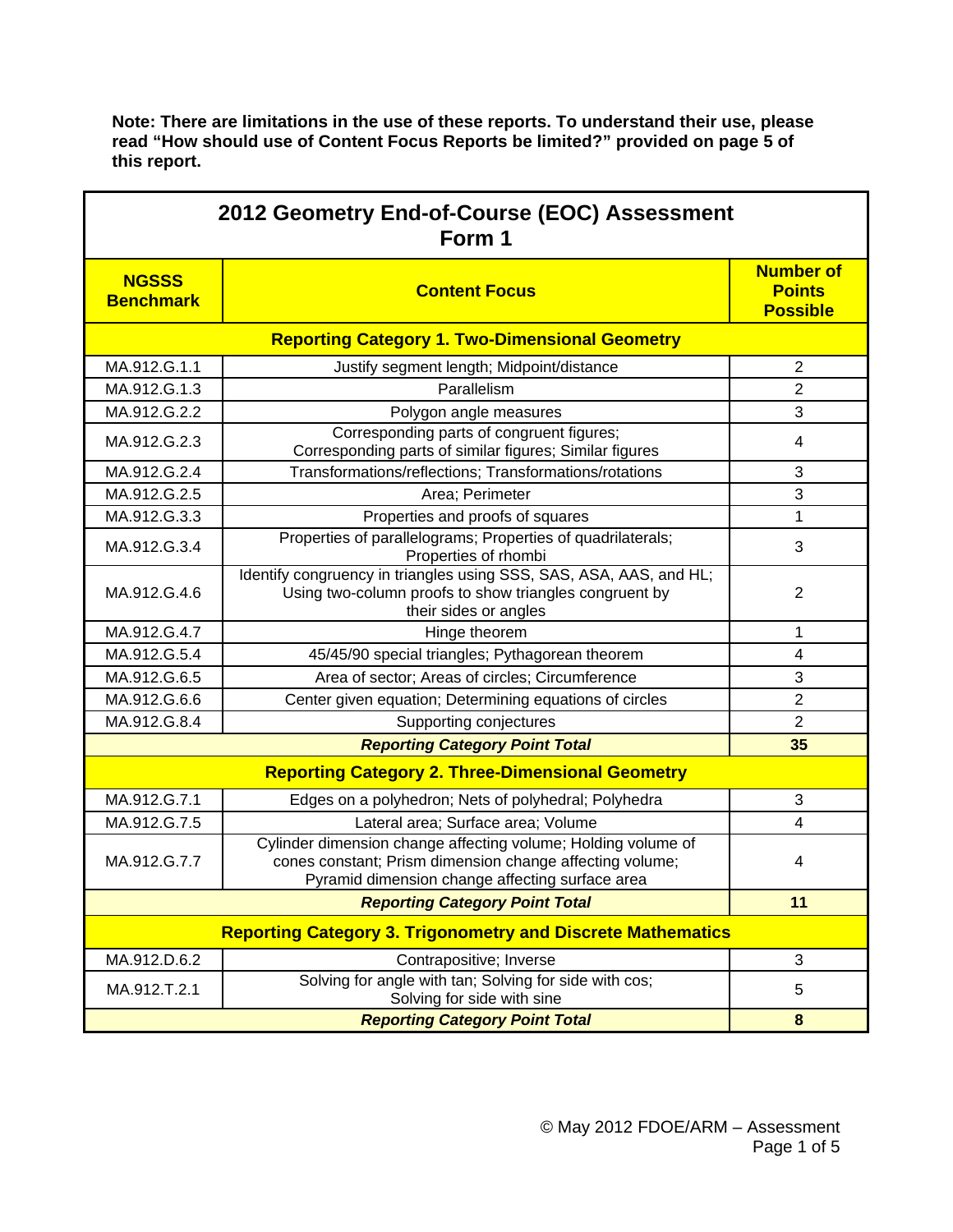| 2012 Geometry End-of-Course (EOC) Assessment<br>Form 2             |                                                                                                                                                                                                 |                                                      |  |  |
|--------------------------------------------------------------------|-------------------------------------------------------------------------------------------------------------------------------------------------------------------------------------------------|------------------------------------------------------|--|--|
| <b>NGSSS</b><br><b>Benchmark</b>                                   | <b>Content Focus</b>                                                                                                                                                                            | <b>Number of</b><br><b>Points</b><br><b>Possible</b> |  |  |
|                                                                    |                                                                                                                                                                                                 |                                                      |  |  |
| MA.912.G.1.1                                                       | Midpoint; Midpoint/distance                                                                                                                                                                     | $\overline{2}$                                       |  |  |
| MA.912.G.1.3                                                       | Parallelism                                                                                                                                                                                     | $\overline{2}$                                       |  |  |
| MA.912.G.2.2                                                       | Polygon angle measures                                                                                                                                                                          | 3                                                    |  |  |
| MA.912.G.2.3                                                       | Congruency; Corresponding parts of congruent figures;<br>Corresponding parts of similar figures; Similar figures                                                                                | 5                                                    |  |  |
| MA.912.G.2.4                                                       | Transformations/reflections; Transformations/rotations                                                                                                                                          | 3                                                    |  |  |
| MA.912.G.2.5                                                       | Area; Perimeter                                                                                                                                                                                 | $\overline{2}$                                       |  |  |
| MA.912.G.3.3                                                       | Properties and proofs of squares                                                                                                                                                                | 1                                                    |  |  |
| MA.912.G.3.4                                                       | Properties of parallelograms; Properties of quadrilaterals                                                                                                                                      | 3                                                    |  |  |
| MA.912.G.4.6                                                       | Identify congruency in triangles using SSS, SAS, ASA, AAS, and HL;<br>Using two-column proofs to show triangles congruent by their<br>sides or angles                                           | $\overline{2}$                                       |  |  |
| MA.912.G.4.7                                                       | Hinge theorem                                                                                                                                                                                   | 1                                                    |  |  |
| MA.912.G.5.4                                                       | 30/60/90 special triangles; Pythagorean theorem                                                                                                                                                 | 4                                                    |  |  |
| MA.912.G.6.5                                                       | Areas of circles; Circumference                                                                                                                                                                 | 3                                                    |  |  |
| MA.912.G.6.6                                                       | Center given equation; Determining equations of circles                                                                                                                                         | $\overline{2}$                                       |  |  |
| MA.912.G.8.4                                                       | Justifying properties of parallelograms; Supporting conjectures                                                                                                                                 | $\overline{2}$                                       |  |  |
| <b>Reporting Category Point Total</b>                              |                                                                                                                                                                                                 | 35                                                   |  |  |
|                                                                    | <b>Reporting Category 2. Three-Dimensional Geometry</b>                                                                                                                                         |                                                      |  |  |
| MA.912.G.7.1                                                       | Edges on a polyhedron; Nets of polyhedral; Polyhedra                                                                                                                                            | 3                                                    |  |  |
| MA.912.G.7.5                                                       | Lateral area; Volume                                                                                                                                                                            | 4                                                    |  |  |
| MA.912.G.7.7                                                       | Cone dimension change affecting lateral area; Cylinder dimension<br>change affecting volume; Pyramid dimension change affecting<br>surface area; Sphere dimension change affecting surface area | 4                                                    |  |  |
|                                                                    | <b>Reporting Category Point Total</b>                                                                                                                                                           | 11                                                   |  |  |
| <b>Reporting Category 3. Trigonometry and Discrete Mathematics</b> |                                                                                                                                                                                                 |                                                      |  |  |
| MA.912.D.6.2                                                       | Contrapositive; Converse                                                                                                                                                                        | 3                                                    |  |  |
| MA.912.T.2.1                                                       | Solving for angle with tan; Solving for side with sine;<br>Solving for side with tan                                                                                                            | 5                                                    |  |  |
|                                                                    | 8                                                                                                                                                                                               |                                                      |  |  |

**Note: There are limitations in the use of these reports. To understand their use, please read "How should use of Content Focus Reports be limited?" provided on page 5 of this report.**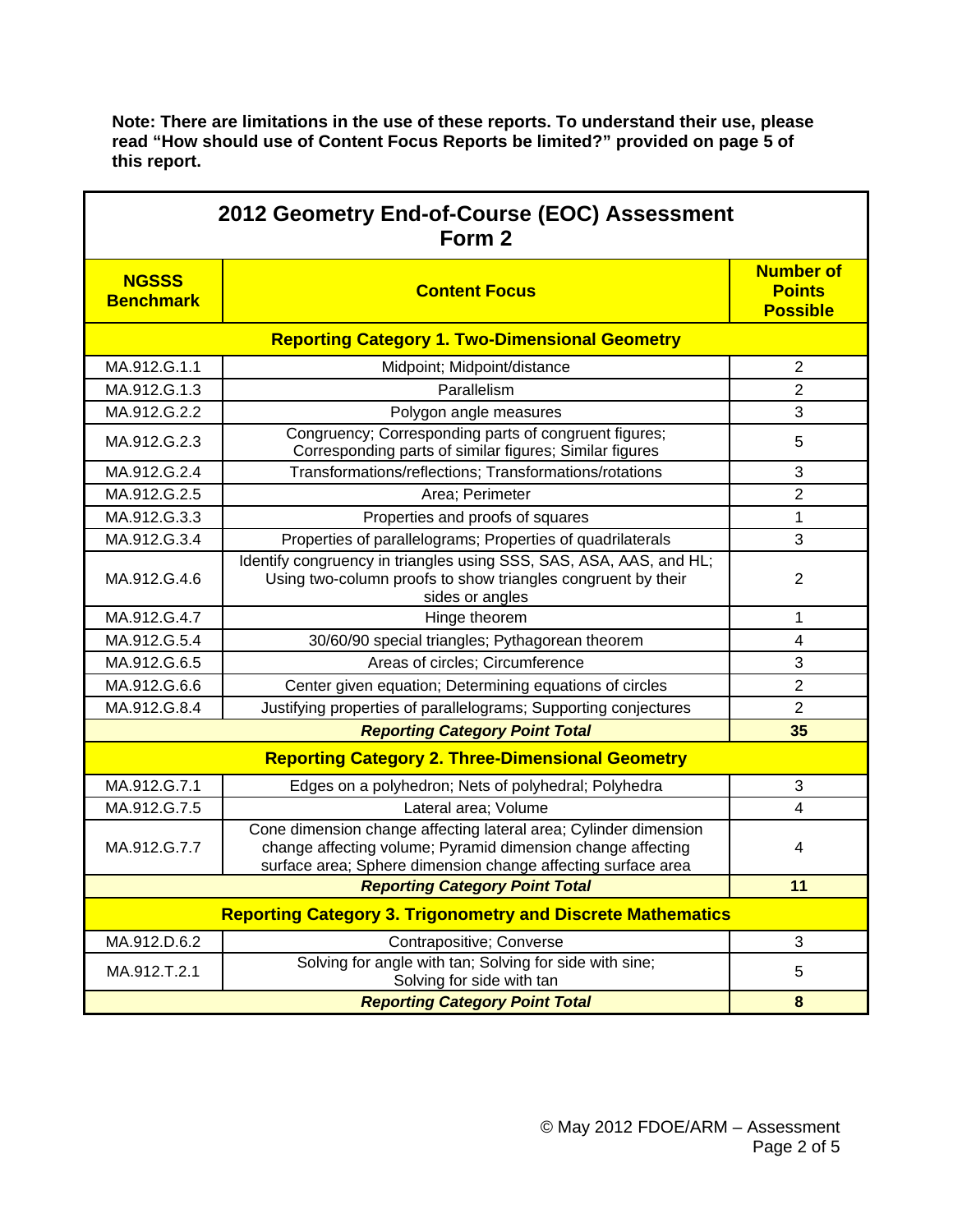| read How should use of Content Focus Reports be limited? provided on page 5 of<br>this report. |                                                                                                                                                       |                                                      |  |  |
|------------------------------------------------------------------------------------------------|-------------------------------------------------------------------------------------------------------------------------------------------------------|------------------------------------------------------|--|--|
| 2012 Geometry End-of-Course (EOC) Assessment<br>Form <sub>3</sub>                              |                                                                                                                                                       |                                                      |  |  |
| <b>NGSSS</b><br><b>Benchmark</b>                                                               | <b>Content Focus</b>                                                                                                                                  | <b>Number of</b><br><b>Points</b><br><b>Possible</b> |  |  |
| <b>Reporting Category 1. Two-Dimensional Geometry</b>                                          |                                                                                                                                                       |                                                      |  |  |
| MA.912.G.1.1                                                                                   | Distance; Midpoint/distance                                                                                                                           | $\overline{2}$                                       |  |  |
| MA.912.G.1.3                                                                                   | Parallelism                                                                                                                                           | $\overline{2}$                                       |  |  |
| MA.912.G.2.2                                                                                   | Polygon angle measures                                                                                                                                | 3                                                    |  |  |
| MA.912.G.2.3                                                                                   | Corresponding parts of congruent figures; Corresponding parts of<br>similar figures; Similar figures; Similar triangles                               | 4                                                    |  |  |
| MA.912.G.2.4                                                                                   | Transformations/reflections; Transformations/rotations;<br>Transformations/translations                                                               | 3                                                    |  |  |
| MA.912.G.2.5                                                                                   | Area; Perimeter                                                                                                                                       | 3                                                    |  |  |
| MA.912.G.3.3                                                                                   | Properties and proofs of squares                                                                                                                      | 1                                                    |  |  |
| MA.912.G.3.4                                                                                   | Properties of quadrilaterals; Properties of trapezoids;<br>Using two-column proofs to show quadrilaterals similar by their<br>sides or angles         | 3                                                    |  |  |
| MA.912.G.4.6                                                                                   | Identify congruency in triangles using SSS, SAS, ASA, AAS, and HL;<br>Using two-column proofs to show triangles congruent by their<br>sides or angles | $\overline{2}$                                       |  |  |
| MA.912.G.4.7                                                                                   | Hinge theorem                                                                                                                                         | $\mathbf 1$                                          |  |  |
| MA.912.G.5.4                                                                                   | 30/60/90 special triangles; Pythagorean theorem                                                                                                       | 4                                                    |  |  |
| MA.912.G.6.5                                                                                   | Area of sector; Central angles; Circumference                                                                                                         | 3                                                    |  |  |
| MA.912.G.6.6                                                                                   | Center given equation; Determining equations of circles                                                                                               | $\mathbf{2}$                                         |  |  |
| MA.912.G.8.4                                                                                   | Proving conjectures; Supporting conjectures                                                                                                           | $\overline{2}$                                       |  |  |
|                                                                                                | <b>Reporting Category Point Total</b>                                                                                                                 | 35                                                   |  |  |
| <b>Reporting Category 2. Three-Dimensional Geometry</b>                                        |                                                                                                                                                       |                                                      |  |  |
| MA.912.G.7.1                                                                                   | Faces on a polyhedron; Polyhedra                                                                                                                      | 3                                                    |  |  |
| MA.912.G.7.5                                                                                   | Lateral area; Volume                                                                                                                                  | 4                                                    |  |  |
| MA.912.G.7.7                                                                                   | Cylinder dimension change affecting lateral area; Cylinder dimension<br>change affecting volume; Pyramid dimension change affecting<br>surface area   | 4                                                    |  |  |
|                                                                                                | <b>Reporting Category Point Total</b>                                                                                                                 | 11                                                   |  |  |
| <b>Reporting Category 3. Trigonometry and Discrete Mathematics</b>                             |                                                                                                                                                       |                                                      |  |  |

MA.912.D.6.2 | Contrapositive Contrapositive 3

for angle with tan, Solving for side with sine, Solving for side<br>with tan; Solving problems with more than one ratio

*Reporting Category Point Total* **8**

MA.912.T.2.1 Solving for angle with tan; Solving for side with sine; Solving for side<br>MA.912.T.2.1

**Note: There are limitations in the use of these reports. To understand their use, please read "How should use of Content Focus Reports be limited?" provided on page 5 of**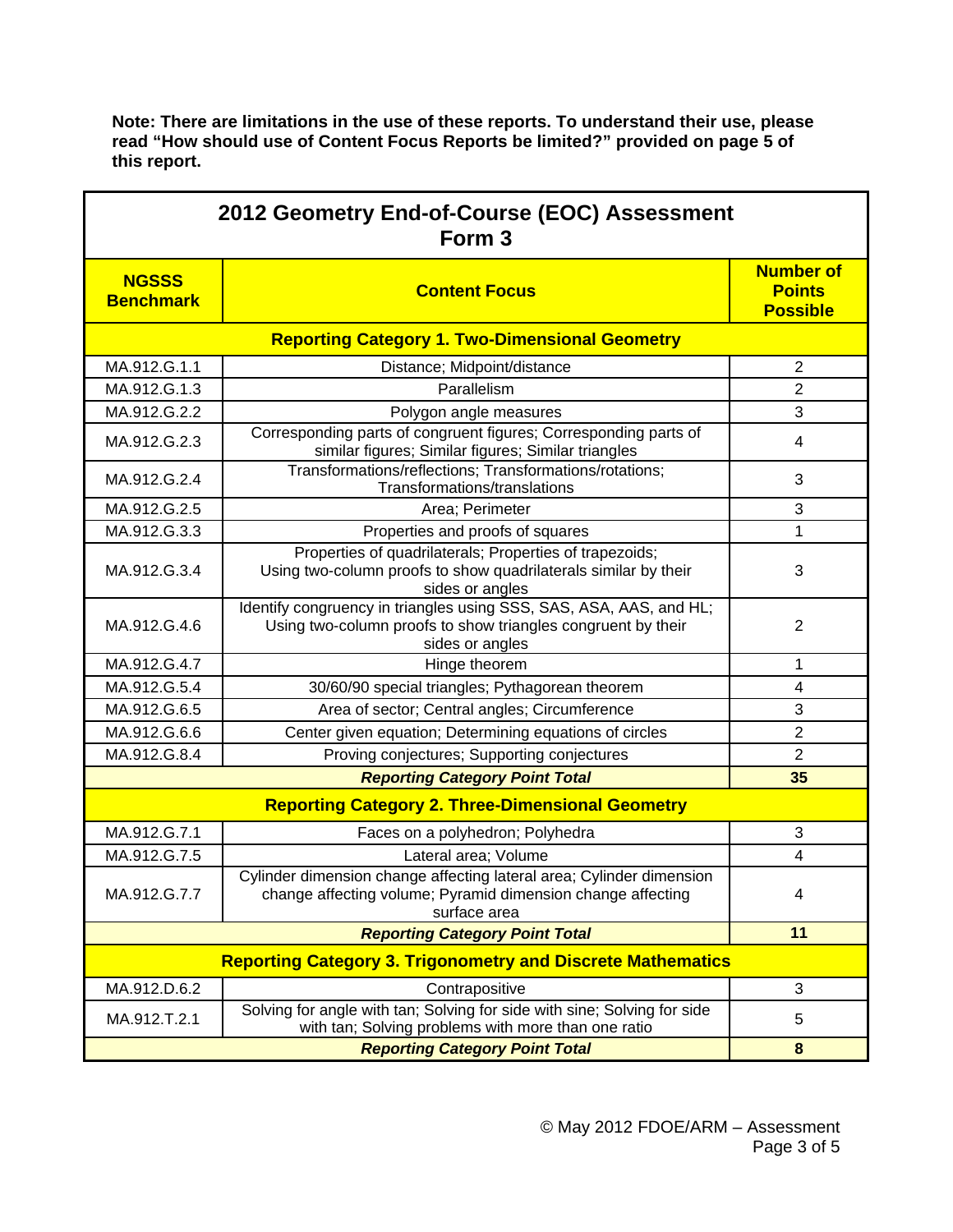| Note: There are limitations in the use of these reports. To understand their use, please |
|------------------------------------------------------------------------------------------|
| read "How should use of Content Focus Reports be limited?" provided on page 5 of         |
| this report.                                                                             |

| 2012 Geometry End-of-Course (EOC) Assessment<br>Form 4 |                                                                                                                                                                                                        |                                                      |  |  |
|--------------------------------------------------------|--------------------------------------------------------------------------------------------------------------------------------------------------------------------------------------------------------|------------------------------------------------------|--|--|
| <b>NGSSS</b><br><b>Benchmark</b>                       | <b>Content Focus</b>                                                                                                                                                                                   | <b>Number of</b><br><b>Points</b><br><b>Possible</b> |  |  |
|                                                        | <b>Reporting Category 1. Two-Dimensional Geometry</b>                                                                                                                                                  |                                                      |  |  |
| MA.912.G.1.1                                           | Distance; Midpoint/distance                                                                                                                                                                            | $\overline{2}$                                       |  |  |
| MA.912.G.1.3                                           | Parallelism                                                                                                                                                                                            | $\overline{2}$                                       |  |  |
| MA.912.G.2.2                                           | Polygon angle measures                                                                                                                                                                                 | 3                                                    |  |  |
| MA.912.G.2.3                                           | Corresponding parts of congruent figures; Corresponding parts of<br>similar figures; Similar triangles                                                                                                 | 4                                                    |  |  |
| MA.912.G.2.4                                           | Transformations/rotations                                                                                                                                                                              | 3                                                    |  |  |
| MA.912.G.2.5                                           | Area; Perimeter                                                                                                                                                                                        | 3                                                    |  |  |
| MA.912.G.3.3                                           | Properties and proofs of squares                                                                                                                                                                       | 1                                                    |  |  |
| MA.912.G.3.4                                           | Properties of parallelograms; Properties of quadrilaterals;<br>Properties of rhombi                                                                                                                    | 3                                                    |  |  |
| MA.912.G.4.6                                           | Identify congruency in triangles using SSS, SAS, ASA, AAS, and HL;<br>Using paragraph proofs to show triangles congruent by their<br>sides or angles                                                   | $\overline{2}$                                       |  |  |
| MA.912.G.4.7                                           | Hinge theorem                                                                                                                                                                                          | 1                                                    |  |  |
| MA.912.G.5.4                                           | 30/60/90 special triangles; 45/45/90 special triangles;<br>Pythagorean theorem                                                                                                                         | 4                                                    |  |  |
| MA.912.G.6.5                                           | Central angles; Circumference                                                                                                                                                                          | 3                                                    |  |  |
| MA.912.G.6.6                                           | Center given equation; Determining equations of circles                                                                                                                                                | $\overline{2}$                                       |  |  |
| MA.912.G.8.4                                           | Justifying properties of parallelograms; Supporting conjectures                                                                                                                                        | $\overline{2}$                                       |  |  |
|                                                        | <b>Reporting Category Point Total</b>                                                                                                                                                                  | 35                                                   |  |  |
|                                                        | <b>Reporting Category 2. Three-Dimensional Geometry</b>                                                                                                                                                |                                                      |  |  |
| MA.912.G.7.1                                           | Faces on a polyhedron; Nets of polyhedral; Polyhedra                                                                                                                                                   | 3                                                    |  |  |
| MA.912.G.7.5                                           | Lateral area; Volume                                                                                                                                                                                   | 4                                                    |  |  |
| MA.912.G.7.7                                           | Cylinder dimension change affecting volume; Pyramid dimension<br>change affecting surface area; Rectangular prism dimension change<br>affecting volume; Sphere dimension change affecting surface area | 4                                                    |  |  |
|                                                        | <b>Reporting Category Point Total</b>                                                                                                                                                                  | 11                                                   |  |  |
|                                                        | <b>Reporting Category 3. Trigonometry and Discrete Mathematics</b>                                                                                                                                     |                                                      |  |  |
| MA.912.D.6.2                                           | Contrapositive; Converse                                                                                                                                                                               | 3                                                    |  |  |
| MA.912.T.2.1                                           | Solving for angle with tan; Solving for side with cos;<br>Solving for side with sine                                                                                                                   | 5                                                    |  |  |
|                                                        | <b>Reporting Category Point Total</b>                                                                                                                                                                  | $\bf{8}$                                             |  |  |